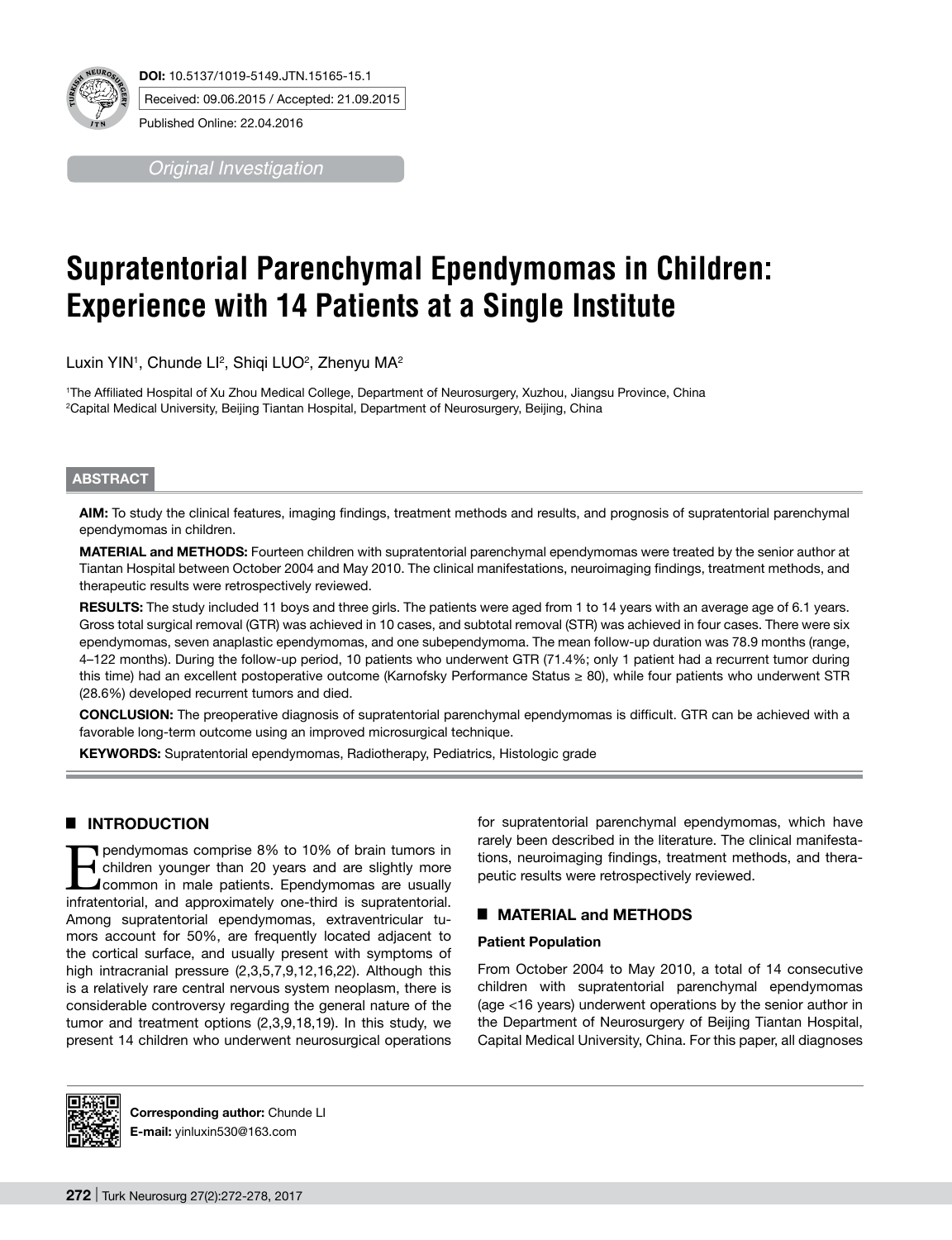were reviewed at the Department of Neuropathology at Beijing Tiantan hospital using the 2007 World Health Organization (WHO) classification of central nervous system tumors.

Written informed consent for inclusion in the study was provided by each patient or the patient's legal representative. The study protocol was approved by the ethics committee of Beijing Tiantan Hospital.

#### **Radiological Examinations**

Magnetic resonance imaging (MRI) is the diagnostic test of choice for ependymomas; it clearly demonstrates the location of the lesion and its relationship to surrounding tissue. All patients were evaluated preoperatively with computed tomography (CT) and contrast-enhanced MRI. Postoperative contrast-enhanced MRI was also performed for further evaluation of the extent of resection (Figure 1a–f).

#### **Surgical Procedure**

All patients were initially treated for their supratentorial parenchymal ependymomas. During the follow-up period, all patients with recurrent tumors underwent a second operation. We did not recommend adjuvant therapy such as radiotherapy or chemotherapy if gross total surgical removal (GTR)

had been achieved in the patients with low grade tumors (The WHO Grade I and Grade II ependymomas). The radiotherapy should only be given to patients with anaplastic ependymomas and tumors in locations where total excision is not possible (9,16,19,21).

#### **Pathology**

Pathologically, ependymomas are classified according to the WHO grading system. These tumors are categorized into myxopapillary (WHO Grade I), ependymoma (WHO Grade II) and anaplastic ependymoma (WHO Grade III). The WHO Grade I tumors are benign and are thought of as a separate clinical and pathological entity (2). The histological criteria of the WHO Grade II ependymomas include infrequent or absent mitoses, occasional nonpalisading foci of necrosis and nodules with better cellularity. Anaplastic ependymomas include tumors with clearly defined ependymal differentiation showing perivascular pseudorosettes and increased cellularity, cytological atypia, and microvascular proliferation (7).

The WHO Grade I and Grade II ependymomas are considered as the low grade tumors while the anaplastic ones are classified as the high grade tumors in this study.



**Figure 1:** MRI showing a huge anaplastic ependymoma in a 14-year-old girl. **a-c)** Before the operation. **d-f)** After the operation.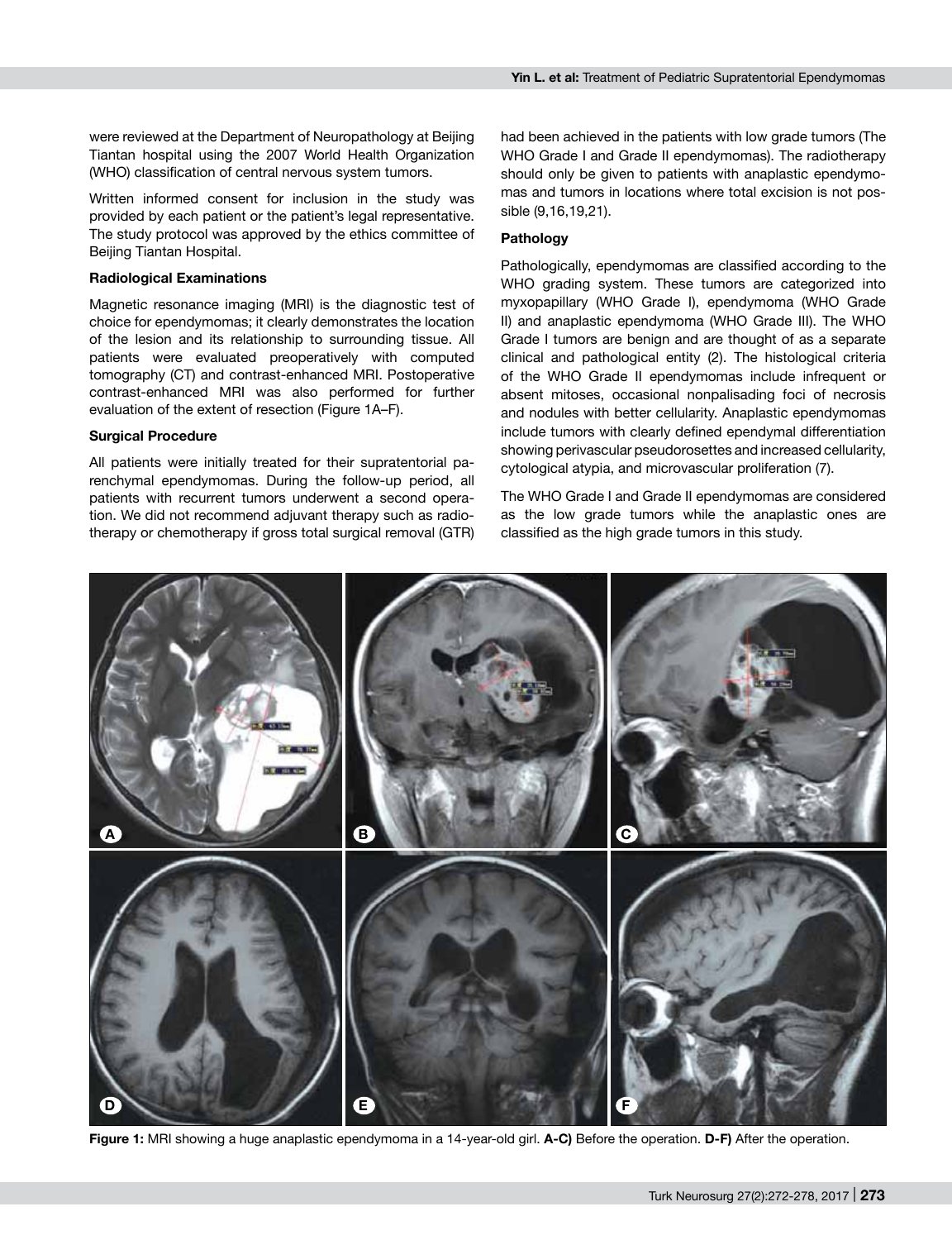## **Patient Follow-up**

Patients were followed up by clinical examination and contrastenhanced MRI at 2 and 6 months after surgery, and then every 1 or 2 years. Long-term follow-up data were collected from the outpatient files for most patients and by a telephone call or home visit for the other patients.

# █ **RESULTS**

# **Clinical Data**

Fourteen patients were diagnosed with supratentorial parenchymal ependymomas, including 11 boys and three girls (male:female ratio, 3.67:1) with a mean age of 6.1 years (range, 1–14 years). The mean follow-up duration was 78.9 months (range, 4–122 months). The mean interval between the onset of symptoms and admission to our hospital was 2.2 months (range, 0.5–12 months). The clinical manifestations of supratentorial parenchymal ependymomas included signs of high intracranial pressure, including headache and vomiting in seven patients, seizure in three patients, and hemiparesis in five patients (Table I).

## **Radiological Examination Findings**

Among all 14 patients, one lesion was located in the thalamus, two in the frontal lobe, two in the parietal lobe, one in the temporal lobe, and one in the frontotemporal lobe; moreover, three involved the junctional zone between the parietal lobe and temporal lobe, and four involved the junctional zone between the parietal lobe and frontal lobe (Table I).

Eleven patients had cystic ependymomas located at the supratentorium; the cystic regions had low signal intensity on T<sub>1</sub>-weighted images (T<sub>1</sub>WI) and high signal intensity on  ${\sf T_2}$ WI, and the solid regions had iso-intensity on both  ${\sf T_1}$ WI and  $T_2$ WI. Three patients had solid tumors with heterogeneous signal intensity on both  $T_1$ WI and  $T_2$ WI. After administration of contrast medium, the tumors demonstrated hyper-intensity with marked inhomogeneous enhancement.

#### **Surgical Procedures**

All patients initially underwent neurosurgical operations at our hospital. For tumors with huge cysts, puncture drainage was performed before surgical removal under MRI. GTR (>95% resection by volume) was achieved in 10 patients, and subtotal removal (STR, ≤95% resection by volume) was achieved in four patients. Histological examination of the tumor demonstrated six ependymomas, seven anaplastic ependymomas, and one subependymoma. Five patients with recurrent tumors (one who underwent GTR and four who underwent STR at the first operation) underwent a second operation, and four of these five patients subsequently died (Table I).

#### **Pathology**

Seven patients had the WHO Grade III anaplastic ependymomas while 6 patients had the WHO Grade II ependymomas. Only one patient had the WHO Grade I subependymoma in our study.

#### **Patient Follow-up**

The 14 patients were followed up for a median period of 78.9 months (range, 4–122 months). During the follow-up period, 10 patients who underwent GTR (71.4%; 5 anaplastic ependymomas, 4 ependymomas and 1 subependymoma, only 1 patient with ependymoma had a recurrent tumor during this time) had an excellent postoperative outcome (Karnofsky Performance Status, KPS  $\geq$  80), while four patients who underwent STR (28.6%, 2 anaplastic ependymomas and 2 ependymomas) developed recurrent tumors and finally died.

# █ **DISCUSSION**

Intracranial ependymomas are common brain tumors in children and comprise approximately 2% to 9% of all central nervous system tumors in this age category. Most intracranial ependymomas develop within the ventricular system, but they may arise from the extraventricular parenchyma as well (2- 5,16). Supratentorial parenchymal ependymomas in children are a rarely seen pathological diagnosis. In this study, we reviewed 14 cases of supratentorial parenchymal ependymomas of children, and the clinical features, imaging findings, treatment methods and results, and prognosis of supratentorial parenchymal ependymomas were discussed.

#### **Clinical Data**

The presenting symptoms of supratentorial parenchymal ependymomas in children can be divided into symptoms caused by intracranial hypertension and those attributable to compression of neural structures (e.g., motor weakness and seizure) (3). The most important factors affecting the presenting symptoms are the tumor location and size (the medium diameter of the tumors in our series was 6.6 cm).

The lesions in our series generally presented with focal neurological deficits (5 of 14 patients), seizures (3 of 14 patients), and high intracranial pressure secondary to a mass effect (7 of 14 patients). Symptoms of intracranial hypertension (e.g., headache, nausea, or vomiting) are the most common symptoms of pediatric supratentorial parenchymal ependymomas and are observed in most affected patients (50% in our series). Headache is usually intermittent and may be worse in the morning. The mean duration from the onset of symptoms to the time of presentation is usually relatively short (2.2 months in our series) in relation to benign tumors.

#### **Neuroimaging**

Supratentorial parenchymal ependymomas are thought to originate from the remaining ependymal cells that have been retained within the brain parenchyma after embryonic development (20). These lesions tend to have cystic components (11 of 14 patients in our series) that are usually located near the trigone of the lateral ventricle. The solid parts of the tumor have equal or slightly lower intensity on  $T<sub>1</sub>$ WI and equally or slightly higher signal intensity on both  $T_2$ WI and FLAIR (1,6,8,9,17,20). Supratentorial parenchymal ependymomas have a higher tendency for calcification compared with infratentorial ependymomas. Although the MRI findings are somewhat characteristic, it is difficult to obtain a definite diagnosis before the operation.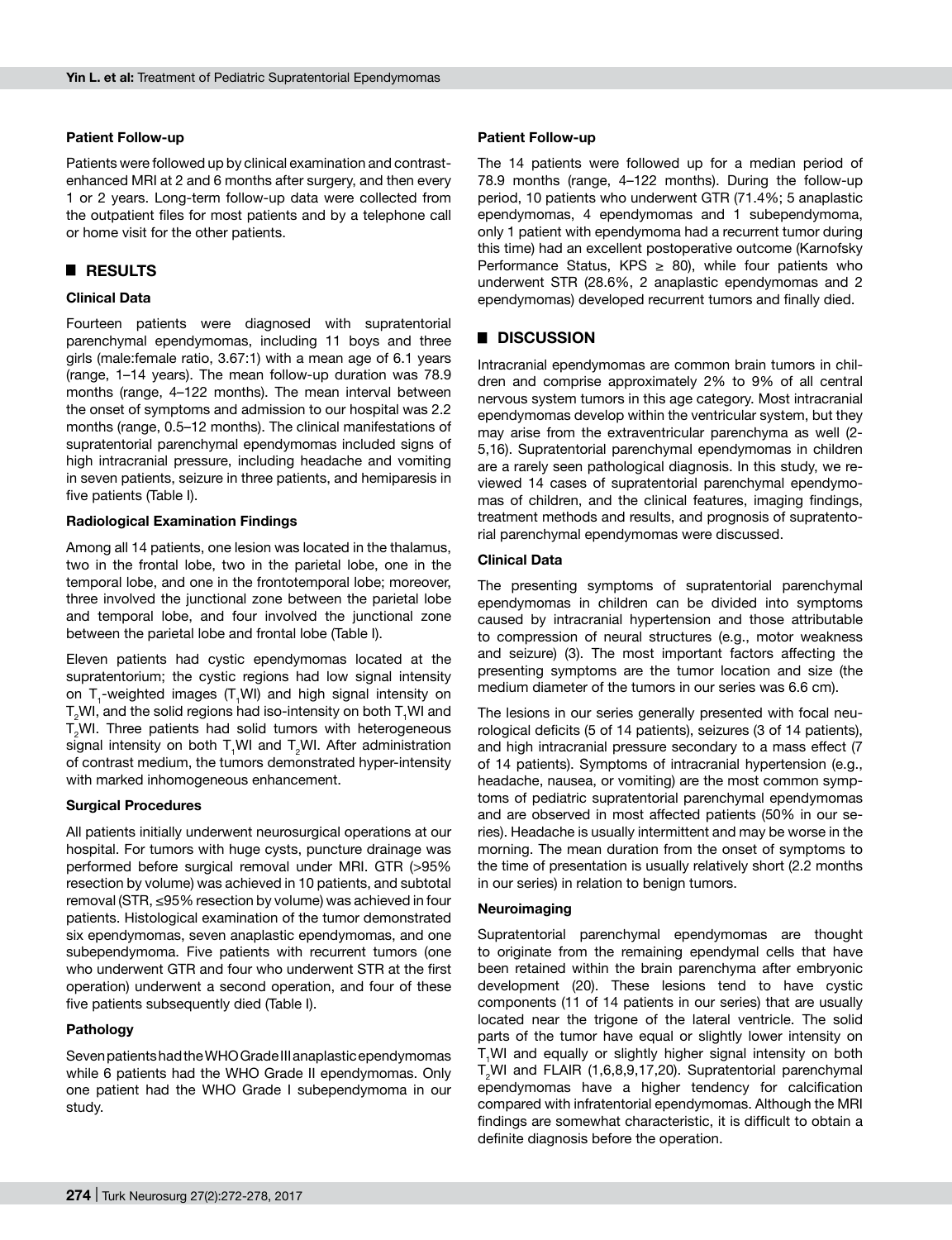|                          |               |                                                | Table I: Demographics, Tumor Characteristics, Treatment |                                             |                                                                                                                                                                                                                                                                 | Methods, and KPS (Preop and Follow-Up) of the 14 Patients with Supratentorial Parenchymal Ependymomas |                        |              |                       |         |                |                              |
|--------------------------|---------------|------------------------------------------------|---------------------------------------------------------|---------------------------------------------|-----------------------------------------------------------------------------------------------------------------------------------------------------------------------------------------------------------------------------------------------------------------|-------------------------------------------------------------------------------------------------------|------------------------|--------------|-----------------------|---------|----------------|------------------------------|
| $\frac{1}{2}$            | /age<br>Sex   | Symptoms                                       | Duration of<br>symptoms                                 | Location                                    | Pathology                                                                                                                                                                                                                                                       | Size diameter<br>(cm                                                                                  | resection<br>Extent of | Radiotherapy | Follow-up<br>(months) | Relapse | (Preop)<br>KPS | follow-up)<br>at last<br>KPS |
| $\overline{\phantom{0}}$ | M/4           | Headache                                       | 2m                                                      | 눈                                           | ependymoma                                                                                                                                                                                                                                                      | ဖ                                                                                                     | STR                    | ≻            | D <sub>(26)</sub>     | ≻       | 80             | $\circ$                      |
| $\sim$                   | M/14          | hemiparesis<br>Right                           | $\overline{m}$                                          | $\begin{array}{c} \text{LF+LP} \end{array}$ | ependymoma<br>anaplastic                                                                                                                                                                                                                                        | ဖ                                                                                                     | STR                    | ≻            | D(120)                | ≻       | 80             | $\circ$                      |
| ω                        | $\frac{2}{2}$ | hemiparesis<br><b>Fol</b>                      | 3 <sub>m</sub>                                          | $RT + RP$                                   | ependymoma                                                                                                                                                                                                                                                      | 7.5                                                                                                   | STR                    | ≻            | D(14)                 | ≻       | 20             | O                            |
| 4                        | F/5           | hemiparesis<br><b>fi</b>                       | 2m                                                      | <b>HL</b>                                   | ependymoma<br>anaplastic                                                                                                                                                                                                                                        | 4                                                                                                     | STR                    | ≻            | D <sub>(4)</sub>      | ≻       | 80             | $\circ$                      |
| 5                        | $\sum$        | Epilepsy                                       | 2m                                                      | $\mathbf{r}$                                | ependymoma<br>anaplastic                                                                                                                                                                                                                                        | ဖ                                                                                                     | GTR                    | ≻            | A(110)                | z       | 90             | $\overline{100}$             |
| ဖ                        | F/10          | Headache,<br>vomiting                          | 12m                                                     | $RT + RP$                                   | ependymoma<br>anaplastic                                                                                                                                                                                                                                        | $\overline{ }$                                                                                        | GTR                    | ≻            | A(89)                 | Z       | 80             | $\overline{100}$             |
| $\overline{ }$           | M/10          | Epilepsy                                       | $\overline{m}$                                          | 눈                                           | ependymoma                                                                                                                                                                                                                                                      | 3.5                                                                                                   | GTR                    | Z            | A(83)                 | Z       | 80             | 100                          |
| ${}^{\circ}$             | M/11          | Headache                                       | 2m                                                      | 운                                           | ependymoma<br>anaplastic                                                                                                                                                                                                                                        | $\sim$                                                                                                | GTR                    | ≻            | A(89)                 | Z       | 90             | 100                          |
| ω                        | M/2           | hemiparesis<br>Left                            | $\overline{m}$                                          | RF+RP                                       | ependymoma                                                                                                                                                                                                                                                      | 9.4                                                                                                   | GTR                    | z            | A(122)                | Z       | 20             | 8                            |
| $\overline{C}$           | M/2           | Headache,<br>vomiting                          | 0.5m                                                    | $RF+RT$                                     | ependymoma<br>anaplastic                                                                                                                                                                                                                                        | $\infty$                                                                                              | GTR                    | ≻            | A(79)                 | z       | 80             | $\overline{100}$             |
| Ξ                        | M/4           | hemiparesis<br>Headache,<br>vomiting,<br>right | $\overline{m}$                                          | $LF+LP$                                     | subependymoma                                                                                                                                                                                                                                                   | $\frac{1}{2}$                                                                                         | GTR                    | z            | A(101)                | z       | 20             | 100                          |
| $\frac{1}{2}$            | M/5           | Epilepsy                                       | 0.5m                                                    | $\mathbf{u}_1$                              | ependymoma                                                                                                                                                                                                                                                      | $\circ$                                                                                               | GTR                    | z            | A(74)                 | z       | 80             | 8                            |
| $\frac{1}{2}$            | F/8           | Headache,<br>vomiting                          | 2m                                                      | RF+RP                                       | ependymoma                                                                                                                                                                                                                                                      | ဖ                                                                                                     | GTR                    | Z            | A(111)                | ≻       | 20             | 80                           |
| $\frac{4}{1}$            | M/8           | Headache,<br>vomiting                          | 0.5m                                                    | $RT + RP$                                   | ependymoma<br>anaplastic                                                                                                                                                                                                                                        | $\circ$                                                                                               | GTR                    | ≻            | A(83)                 | Z       | 80             | $\overline{100}$             |
|                          |               |                                                |                                                         |                                             | M: Male, F: Female, <b>m:</b> Months, <b>RT:</b> Right temporal lobe, RF: Right frontal lobe, LF: Left frontal lobe, <b>RP:</b> Right parietal lobe, LP: Left parietal lobe, <b>RTH:</b> Right thalamus, <b>STR:</b> Subtdal<br>removal. <b>GTR:</b> Gross tota |                                                                                                       |                        |              |                       |         |                |                              |

**Yin L. et al:** Treatment of Pediatric Supratentorial Ependymomas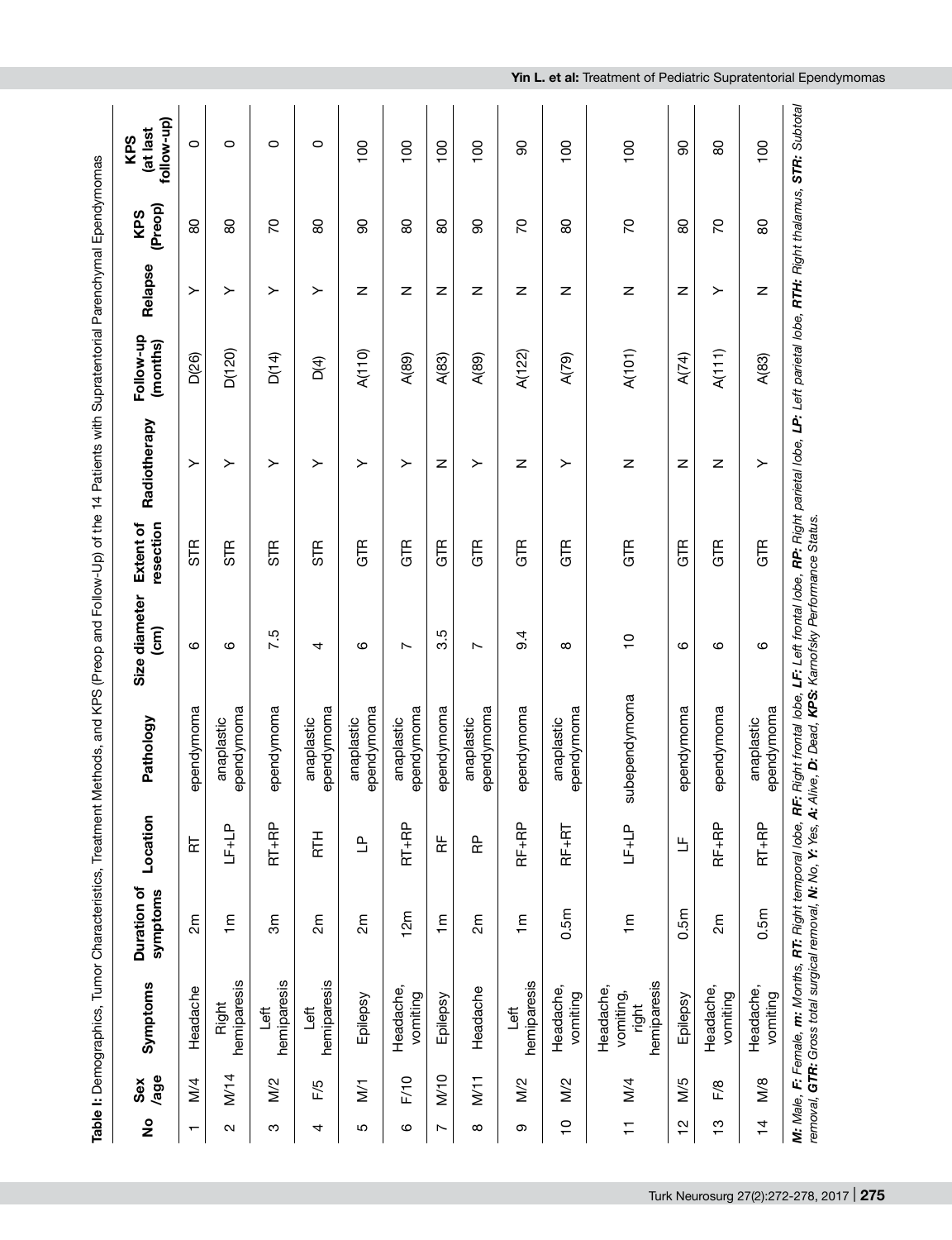Yuh et al. thought that a thin rim of enhancement (likely representing granulation tissue) can be seen along the cavity margins beginning as soon as 24 h after surgery, and this rim becomes progressively thicker and more nodular over the next several days (1,20) which progressively decreases beginning at approximately 5 weeks postoperatively and usually resolves completely within 12 months. Therefore, any new or increasing enhancement after approximately 5 weeks postoperatively should raise suspicion for tumor recurrence (1,20). Thus, we recommend only CT scan in the next day after the operation to exclude hematoma and the contrast-enhanced MRI at 2 months after surgery to exclude recurrence if total removal of the tumor has been performed. Our results proved that our opinion was very appropriate for the treatment procedures.

#### **Treatment Procedures**

GTR (10 of 14 patients in our series) is the optimal therapy for symptomatic supratentorial parenchymal ependymomas (2,3,5-9,12,15,18-21,23). In the present series, the postoperative care of patients depended on the operative procedure. Patients were sent to the neonatal intensive care unit after the operation. Head CT in the immediate postoperative period after craniotomy is reserved for patients who demonstrate

delayed recovery from anesthesia or unexpected acute neurologic deficits (1).

Although the current therapy for ependymomas in children often includes surgery followed by radiotherapy, the current treatment recommendations for children vary and are often limited by the significant neurotoxicity associated with radiation. In general, it is considered safe to observe the patient when postoperative CT or MRI shows gross total excision. particularly when the tumor is of low grade (3,9,19). Postoperative irradiation plays a role in the management of ependymomas, but indications for this adjuvant therapy remain a subject of debate.

Massimino et al. (10) presented 46 patients with GTR who were treated with hyperfractionated radiotherapy to a total dose of 70 Gy with 82% 5-year progression-free survival rate. Jung et al. (4) described 30 patients in the past 15 years with a median dose of 52.8 Gy. The 5-year progression-free survival rate was 66.7%. While there may be justification for adjunctive radiotherapy in patients with residual macroscopic disease, it has yet to be convincingly demonstrated that radiotherapy has additive benefit to surgery in children who have undergone complete resection. Little et al. (9) described four



**Figure 2:** MRI showing a huge anaplastic ependymoma in a 2-year-old boy who had an excellent outcome. **a-c)** Before the operation. **D-F)** After the operation.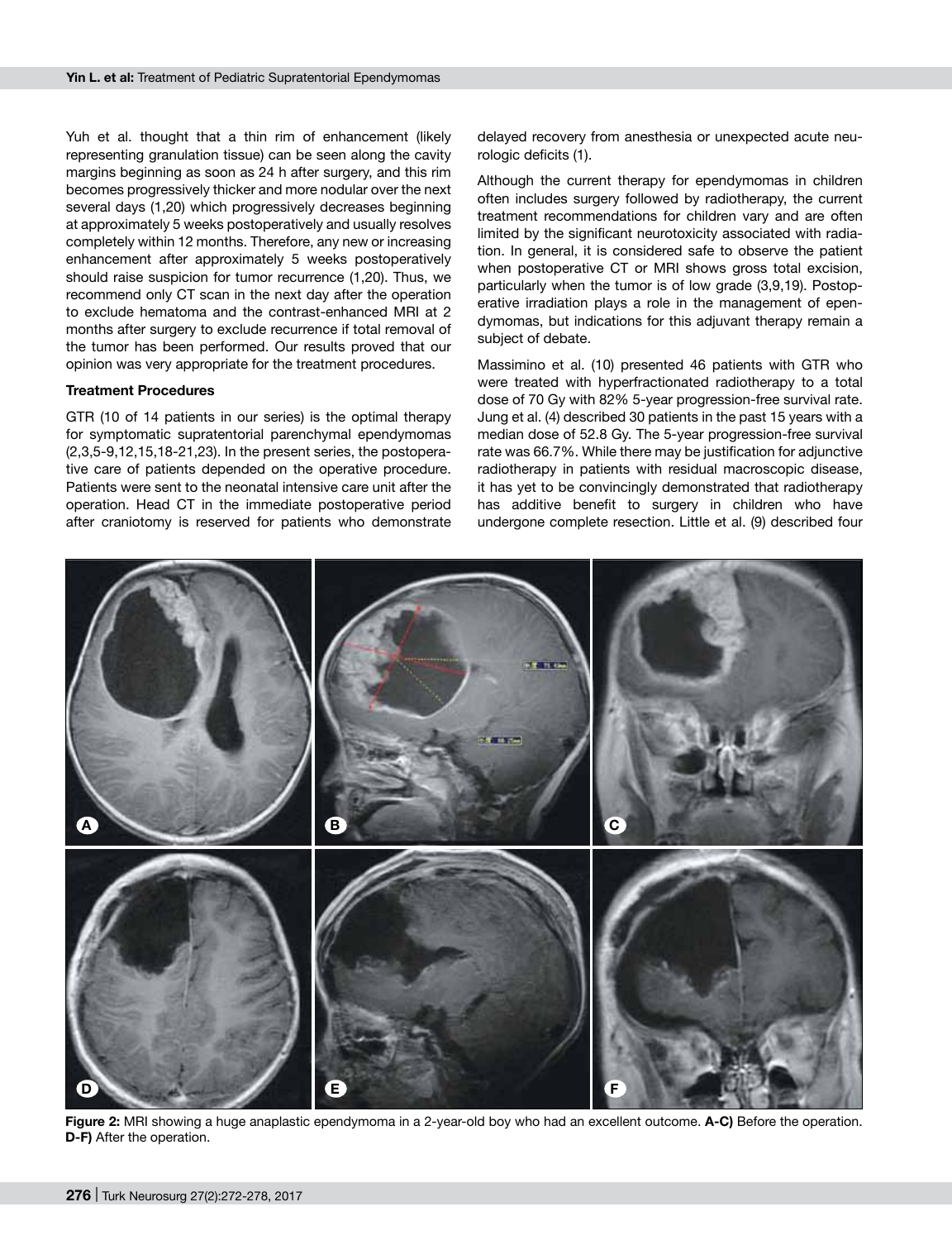patients with supratentorial ependymomas, including two with anaplastic ependymomas, who only underwent observation following complete resection, and all were alive at the last follow-up. Meanwhile, the results of the study by Palma et al. (14) of 6 patients did not demonstrate the significance of the radiotherapy as prognostic factor. Paulino et al. (15) also demonstrated no significant difference in prognosis in relation to radiotherapy which presented their experience with 49 patients.

In our series, it has been suggested that radiotherapy should only be given to patients with anaplastic ependymomas and tumors in locations where total excision is not possible (10- 12). The strategy for our therapy is appealing for several reasons. First, the radiotherapy was limited by the significant neurotoxicity associated with radiation. Second, the primary role of radiotherapy is to eradicate the microscopic residua in the operative bed responsible for tumor regrowth and dissemination (9). For the pediatric patients with low grade tumors (WHO I-II) who underwent GTR, the possibility of the tumor regrowth and dissemination is slim. Finally, we do not find any class I evidence which could demonstrate indications for this adjuvant therapy.

For the pediatric patients with high grade tumors (WHO III) or the ones who underwent STR, the radiotherapy was recommended at a radiation dose of 54 Gy at about 1 month after the initial surgery. Close observation with MRI should be performed in these patients. The success of this surgerybiased strategy depends on conscientious postoperative MRI follow-up and re-exploration if recurrence or progression is detected.

We favor close observation with MRI in patients with GTR. In our series, ten patients who underwent close observation after GTR, five of whom had anaplastic ependymomas (WHO III), had an excellent outcome with only one recurrence (Figure 2a–f). STR was only achieved for tumors located in critical locations or tightly attached to surrounding structures. For the patients whose tumors could be totally removed, after the initial surgery, if accessible residual tumor tissue is found on postoperative MRI, an early second-look surgery should also be proposed (3,9,20).

# **Prognosis**

Supratentorial parenchymal ependymomas represent a subgroup of tumors with a comparatively better prognosis (71.4% of the patients had an excellent outcome postoperatively) than that of infratentorial ependymomas (2,3,5,7,9,13,15). This may be related to the fact that total resection is more commonly achieved in patients with supratentorial tumors. Followup was achieved in all 14 patients with a median period of 78.9 months. Only one patient who received GTR underwent a second operation for the recurrent tumor, while all four patients who underwent STR subsequently died of recurrence (two patients received the second operation while the other two decline the operation). The patients who underwent GTR had a significantly more favorable prognosis (all alive at the last follow-up) than did those who underwent STR.

# █ **CONCLUSION**

The preoperative diagnosis of supratentorial parenchymal ependymomas is difficult. GTR can be achieved with a favorable long-term outcome using an improved microsurgical technique. The radiotherapy should be given to patients with anaplastic ependymomas and tumors in locations where total excision is not possible. An early second-look surgery should also be proposed to achieve total excision in selected patients with accessible residual tumor tissue detected on postoperative MRI.

## █ **REFERENCES**

- Barkovich AJ: Pediatric neuroimaging. London: Lippincott, Williams and Wilkins, 2005
- 2. Cage TA, Clark AJ, Aranda D, Gupta N, Sun PP, Parsa AT, Auguste KI: A systematic review of treatment outcomes in pediatric patients with intracranial ependymomas. J Neurosurg Pediatr 11:673-681, 2013
- 3. Hou Z, Wu Z, Zhang J, Zhang L, Tian R, Liu B, Wang Z: Clinical features and management of intracranial subependymomas in children. J Clin Neurosci 20:84-88, 2013
- 4. Jung J, Choi W, Ahn SD, Park JH, Kim SS, Kim YS, Yoon SM, Song SY, Lee SW, Kim JH, Choi EK: Postoperative radiotherapy for ependymoma. Radiat Oncol J 30(4):158-164, 2012
- 5. Kilday JP, Rahman R, Dyer S, Ridley L, Lowe J, Coyle B, Grundy R: Pediatric ependymoma: Biological perspectives. Mol Cancer Res 7(6):765-786, 2009
- 6. Kilday JP, Rahman R, Dyer S, Ridley L, Lowe J, Coyle B, Grundy R: Childhood intracranial ependymoma: Twenty-year experience from a single institution. Cancer 110:432-441, 2007
- 7. Kumar R, Singhal N, Jaiswal SK, Mahapatra AK: Recurrence in supratentorial anaplastic ependymoma. Pediatr Neurosurg 43:364-368, 2007
- 8. Lefton DR, Pinto RS, Martin SW: MRI features of intracranial and spinal ependymomas. Pediatr Neurosurg 28:97-105, 1998
- 9. Little AS, Sheean T, Manoharan R, Darbar A, Teo C: The management of completely resected childhood intracranial ependymoma: The argument for observation only. Childs Nerv Syst 25:281-284, 2009
- 10. Massimino M, Gandola L, Giangaspero F, Sandri A, Valagussa P, Perilongo G, Garre ML, Ricardi U, Forni M, Genitori L, Scarzello G, Spreafico F, Barra S, Mascarin M, Pollo B, Gardiman M, Cama A, Navarria P, Brisigotti M, Collini P, Balter R, Fidani P, Stefanelli M, Burnelli R, Potepan P, Podda M, Sotti G, Madon El: Hyperfractionated radiotherapy and chemotherapy for childhood ependymomas: Final results of the first prospective AIEOP. Int J Radiat Oncol Biol Phys 58:1336-1345, 2004
- 11. Massimino M, Giangaspero F, Garre ML, Genitori L, Perilongo G, Collini P, Riva D, Valentini L, Scarzello G, Poggi G, Spreafico F, Peretta P, Mascarin M, Modena P, Sozzi G, Bedini N, Biassoni V, Urgesi A, Balestrini MR, Finocchiaro G, Sandri A, Gandola L: Salvage treatment for childhood ependymomas after surgery only: Pitfalls of omitting"at once"adjuvant treatment. Int J Radiat Oncol Biol Phys 65:1440-1445, 2006